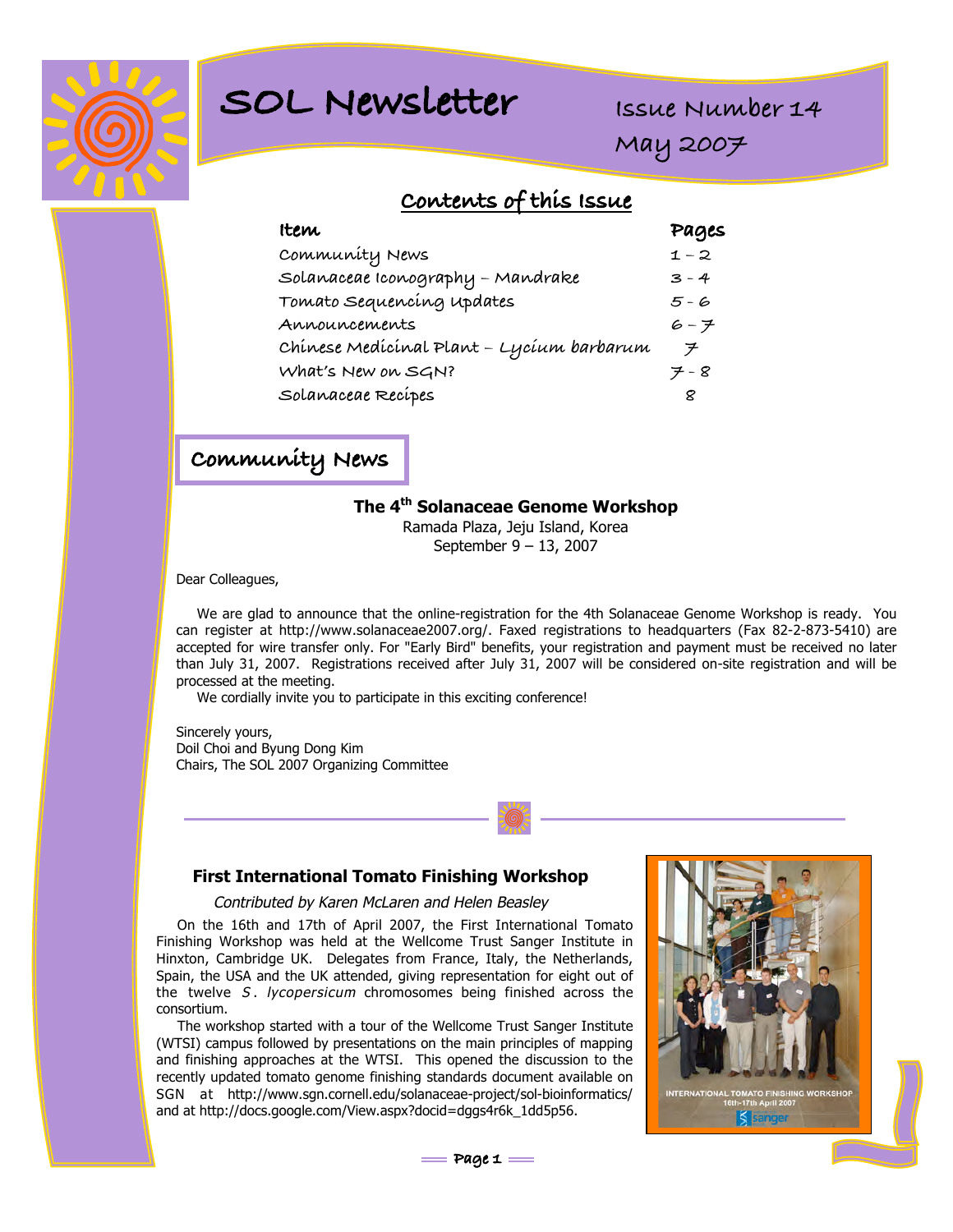Minimum attempts for gap closure and resolution of low quality sequence in BACs were discussed at length in conjunction with the finishing standards document. One of the key points raised from this discussion included the use of restriction digest data to confirm the assembly of finished BACs. Other discussion points included how each chromosome group is dealing with finishing overlaps between BACs, screening for contamination and other quality control steps.

New tools available on SGN for viewing map and finished sequence were also demonstrated. This led to a discussion on making available tile path format (TPF) and accessioned golden path (AGP) files for each chromosome, where the chromosome groups present at the workshop agreed to submit these files to SGN by June 2007.

Generally viewed as a success, the workshop provided a forum for both informal and formal discussions on the finishing process along with the opportunity to meet the people on the sequencing side of the tomato genome project who are all working towards the same goal. Proposals were made for holding a second workshop in February 2008.



#### **The 3rd Japanese SOL Tomato Workshop Meeting Report Kazusa, Japan, March 20 - 21, 2007 By Koh Aoki, Kazusa DNA Research Institute**

The 3rd Japanese (JSOL) Tomato Workshop, organized by Koh Aoki and Daisuke Shibata, was held at Kazusa Akademia Park (Okura Akademia Park Hotel) from March 20 to 21, 2007. One of the two main ideas of the workshop was to stimulate the use of currently available tomato genomic resources including a Micro-Tom transformation system, mutant lines, and cDNAs, and to discuss future directions of resource development. Thus, the workshop was entitled "Tomato Genomic Resources: Current Status and Things to Come". Three foreign invited speakers and seventy-four Japanese scientists from national institutes, universities, and private companies attended the workshop.

On March 20, three talks were presented by the foreign invited speakers. Giovanni Giuliano (ENEA, Italy) presented metabolic engineering of carotenoids in potato and tomato to produce "golden" crops, followed by the analysis of transgene-dependent pleiotropic effects that suggest

the presence of unknown relationships between carotenoid accumulation and other aspects of fruit ripening. Rameshwar Sharma (University of Hyderabad, India) gave an overview of genome sequencing, mutant lines, and a TILLING platform in India, followed by analyses of an acetylene resistant mutant, tomato short root, and a non-phototropic shoot mutant. Yuval Eshed (Weizmann Institute of Science, Israel) demonstrated that tomato and Arabidopsis share the same molecular pathway but have diverged outcomes in leaf morphogenesis, by showing the analyses of Lanceolate and wiry orthologs (affecting miRNA regulation and siRNA biogenesis, respectively) in tomato and Arabidopsis. The next four talks were presented by Japanese invited speakers. Erika Asamizu (Kazusa DNA Res. Inst.) summarized the current status of chromosome 8 sequencing, and proposed several strategies towards finishing. Hiroshi Ezura (Univ. of Tsukuba) presented practical and detailed "tips" for successful tomato transformation. Daisaku Ohta (Osaka Prefecture Univ.) reported the analysis of CYP710A from Arabidopsis and tomato in the C-22 desaturation step of sterol biosynthesis. Koh Aoki (Kazusa DNA Res. Inst.) gave an update of Micro-Tom full-length cDNA sequencing.

On March 21, the development of Micro-Tom mutant lines was reported in the first session. Shunsuke Imanishi (NIVTS) reported on heavy-ion beam and gamma-ray induced mutant lines. Shin Watanabe (Univ. of Tsukuba) reported on development of EMS mutant lines and the phenotypic database, Tomato Mutant Archives. Tsuyoshi Mizoguchi (Univ. of Tsukuba) presented a preliminary result of T-DNA tagging of Micro-Tom, and an estimation of time required for generating saturated lines. Kentaro Yano (Univ. of Tokyo) presented an update on the full-length cDNA database KaFTom and a new unigene set available in MiBASE. In the second session, two talks concerning tomato plastids were presented. Mitsumasa Hanaoka (Univ. of Tokyo) reported on specific sigma factors associated with chloroplast development and chromoplast differentiation. Reiko Motohashi (Shizuoka Univ.) presented a proteomics analysis of Arabidopsis and tomato plastids, including chromoplast proteomics. In the third session, functional genomics and metabolomics studies using tomato genomic resources were presented. Yasutaka Kubo (Okayama Univ.) presented gene expression analysis of rin, nor, and RiEIL fruits to elucidate genes regulated by ethylene signaling pathway. Toru Fujiwara (Univ. of Tokyo) reported on a functional analysis of boron transporter genes in Arabidopsis, and preliminary results using Micro-Tom transgenics. Hideki Takahashi (Tohoku Univ.) reported on gene expression analysis of glycoprotein elicitor-induced genes, and suggested that the ubiquitin ligase E3 gene induced by glycoprotein elicitor may regulate JA-dependent response. Yoko Iijima (Kazusa DNA Res. Inst.) gave a comprehensive metabolite annotation of Micro-Tom using LC-FTICR-MS.

The conclusions of the workshop were: 1) Micro-Tom genomic resources developed by JSOL provide a uniform and consistent platform for tomato genomic research, 2) international exchange of the mutant resources will be beneficial to the community, 3) international collaboration will be desirable for developing saturated T-DNA tagging lines, and 4) many Arabidopsis researchers are interested in tomato with the increase of genomic resources.

This workshop was supported by Kazusa Akademia Park as a part of their  $10^{th}$  anniversary and JSPS plant molecular design 178<sup>th</sup> committee.

 $Page 2 =$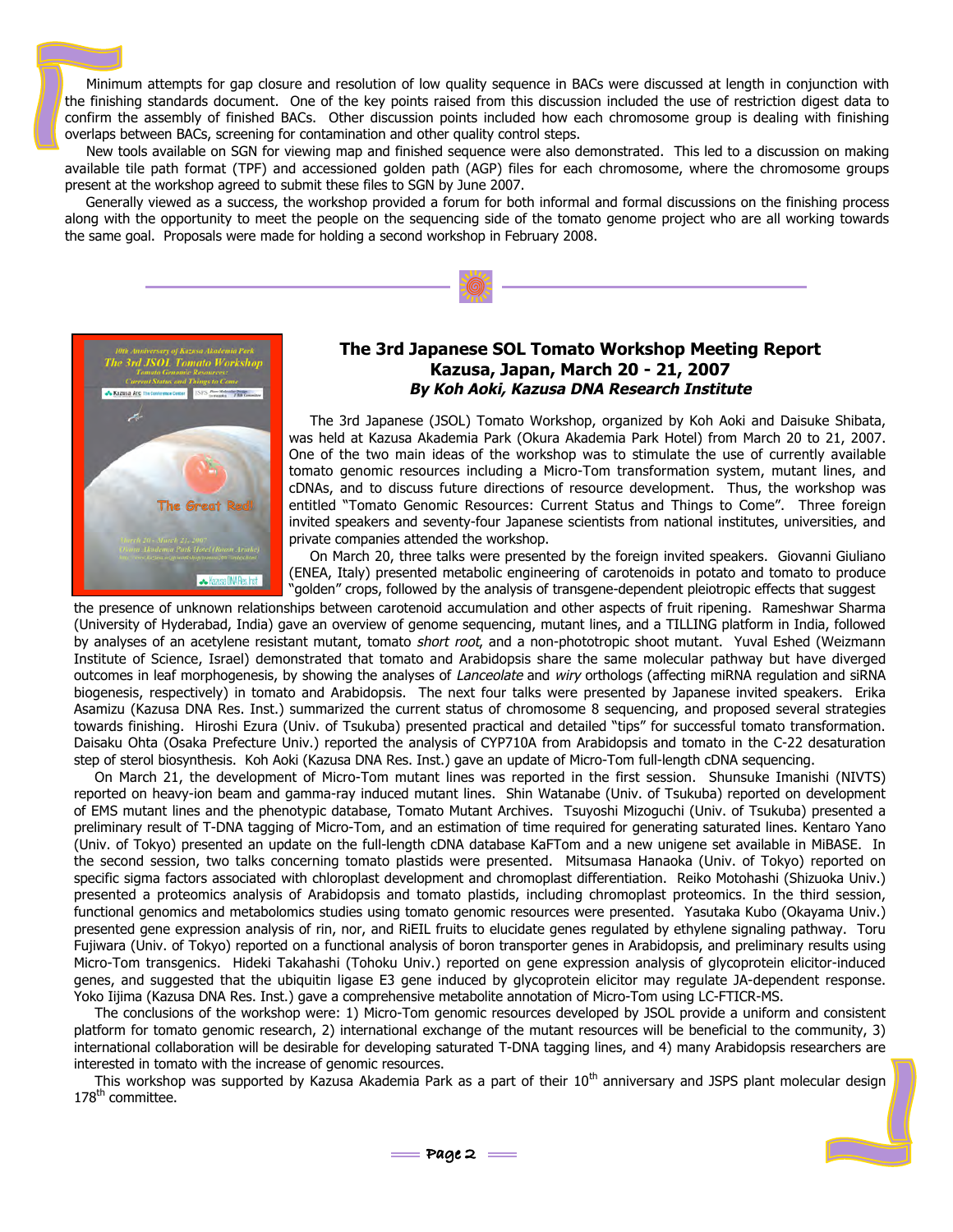### **History and Iconography of the Solanaceae: 1. Mandrake, a Plant at the Intersection of Reason and Irrationality**

#### **Jules Janick & Marie-Christine Daunay**

Plants of the Solanaceae (nightshades) throughout the ages have had complex relationships with human societies, as evidenced by the wealth of iconographic and text documents that have survived (Daunay et al, 2007, 2008), providing a dispersed but rich lode of information that we will mine. The period we review here covers antiquity up to the  $17<sup>th</sup>$  century. This paper on mandrake is the first of a series that will outline the main historical and iconographic features of some well known and lesser known solanaceous species, for the enlightenment and pleasure of the readers of the SOL Newsletter.

Mandrake (Mandragora spp.) has been known as a powerful medicine since antiquity as attested by its presence in the Ebers Papyrus (ca. 1530  $BCE$ ), the earliest known Egyptian medical treatise; a carving of mandrake harvest (Fig. 1) which adorns an ivory casket of Tutankhamun  $(18<sup>th</sup>$ Dynasty of the New Kingdom, about 1323 BCE); and a painting in Tomb no 1 ( $19<sup>th</sup>$  Dynasty) illustrating the mandrake along with cornflower and poppy (Fig. 2). Mandrake, Duda'im in Hebrew (also the name for lovers), is referred to in the Bible as a fragrant plant (Song of Solomon 7:13) and aid for conception (Genesis 30:14). Medicinal properties of mandrake are referred to by Theophrastus (372-287 BCE), Dioscorides (20-70  $CE$ ), and Pliny the Elder (23-79  $CE$ ). The diverse properties of mandrake (disinfectant, anti-inflammatory, anesthetic, sedative, narcotic, hallucinogenic, paralytic, and supposed aphrodisiac) are due to the presence of various tropane alkaloids contained in its roots, leaves, and fruits, including hyoscyamine, hyoscine (scopolamine), and atropine.

The frontpiece illustration in the earliest surviving illustrated manuscript of Dioscorides' De Materia Medica (512 CE) that now is the treasure of the national Austrian library of Vienna (Aniciae Julianae Codex), portrays the nymph Euresis (Discovery) presenting Dioscorides with a mandrake (in human form) attached to a dead dog (Fig. 3, left). On a second painting, the nymph Epinoia (Thought and Intelligence) holds up a mandrake to Dioscorides sitting at her left with a book while to her right Krateus [rhizotomist, physician, and famed



**Figure 1.** Mandrake in pharaonic Egypt: harvesting mandrake fruits on an ivory casket of Tutankhamun, 18th dynasty. Source: Manniche 1989.



**Figure 2.** Mandrake in pharaonic Egypt: mandrake along with cornflower and poppy, Theban Tomb no 1, 19th Dynasty. Source: Manniche 1989.



**Figure 3.** Mandrake in frontpiece paintings of Aniciae Julianae Codex, 512 CE: (Left) drawing by Singer (1927) of Dioscorides receiving mandrake from Euresis. (Right) drawing by M. Breen (Bredemeyer), from D'Andrea (1982), of Krateuas painting mandrake held by Epinoia. Drawings based on the original (damaged) paintings, see http://it.wikipedia.org/wiki/Immagine:ViennaDioscoridesAuthorPortrait.jpg

.

herbal illustrator of Mithradates VI, Eupator (120- 63 BCE), King of Pontus], paints a portrait of the plant (Fig. 3, right). These images testify to the early anthropomorphization of mandrake (hairy bifurcate root suggests human legs and rosette leaves suggest a crowned head), as well as the superstition about its harvest. The plant was believed to emit a fatal shriek when ripped from the soil; it was harvested by being tied to a starving dog, who when thrown some scraps, would rip it out, causing the demise of the dog but sparing the attendant with muffled ears. The human form and special harvest procedure of mandrake was the origin of countless folkloric tales, illustrated in manuscripts until the  $17<sup>th</sup>$ century, and beyond. Furthermore, a "male" form (Mandragora officinalis) and a female form (M. autumnalis) were distinguished, as illustrated in Hertensis, a  $9<sup>th</sup>$  century herbal (Fig. 4), on the basis of root color, leaf and berry morphology, as well as odor. The designation of the foul-smelling

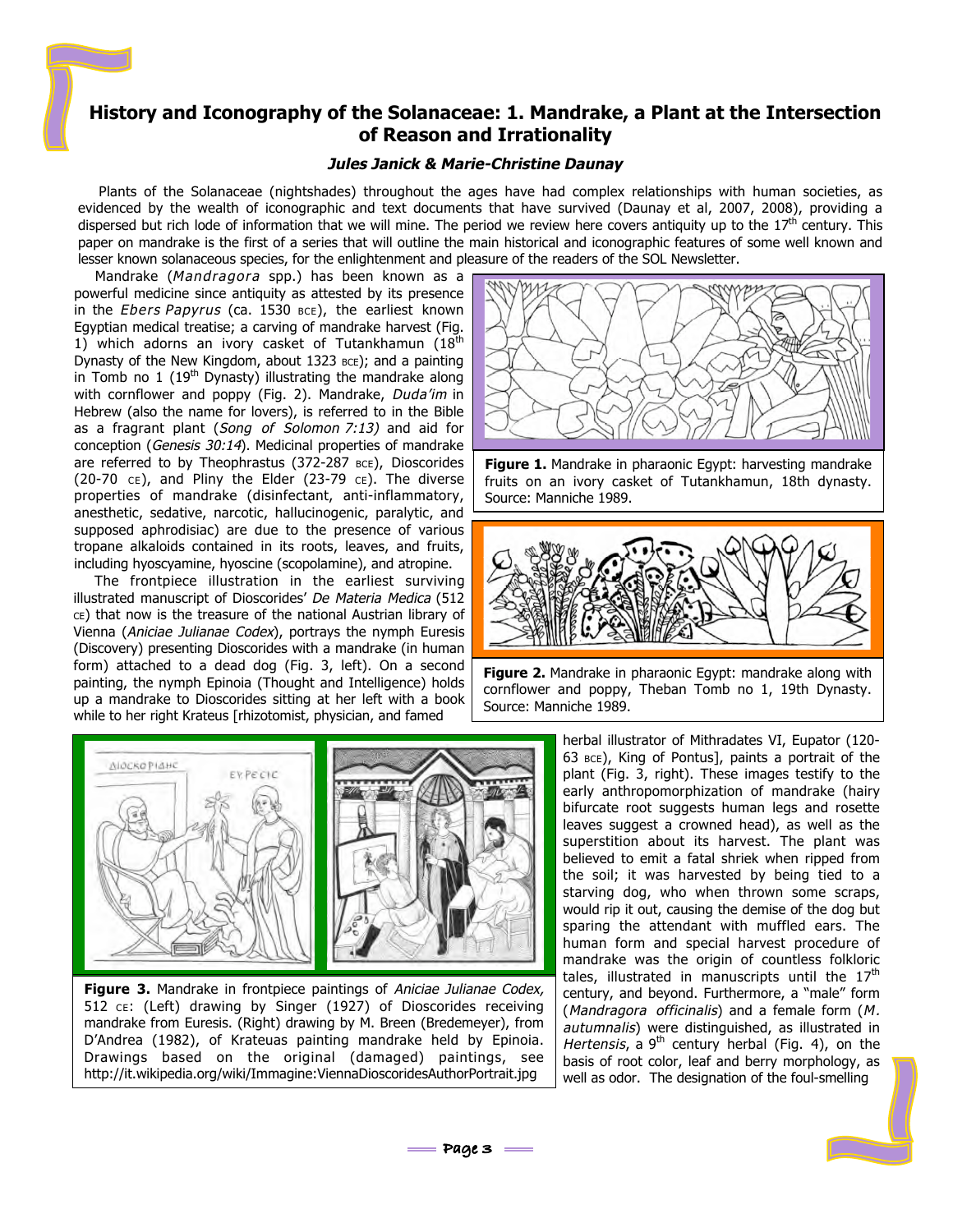

mandrakes and dead dog, Hertensis, 9th century. Source: Singer 1927.

species as "female" tells volumes about the status of women in the Middle Ages.

The plant morphology suggesting a human figure, the legs and torso of which grew underground, the home of Evil Forces, plus its powerful psychic effects when ingested, are at the origin of the very special status of this species that stands at the nexus between Good and Evil, Rationality and Superstition. This line could be crossed by changing the dosage and composition (addition of other plants), or by the addition of special incantations and ceremonies. Thus mandrake, widely used for curative medicinal purposes, was also widely used for black magic (the dark side of botany and medicine) as an ingredient of witches brews, flying ointments, and aphrodisiac philtres.

Mandrake is the classical example of a plant with a schizophrenic persona, having both benign and malevolent properties. The combination of human-like appearance and powerful physiological effects stimulated irrational fears and superstitious beliefs in Mediterranean and European societies. But for millennia, the human imagination was the arena for a wrestling match between logic vs. good sense since scepticism concerning these magical characteristics was as old as the dark and irrational legends. This special status of mandrake was

shared, to a lesser extent, by several other Old World nightshades (e.g. henbane, belladonna), which have similar physiological effects. These fears no doubt are the origin of the initial distrust of edible Old World solanaceous species, particularly eggplant, and later on New World species especially tomato, since some of the early introduced forms in Europe had round goldish berries as does mandrake (Fig. 5 and 6).





**Figure 6.** Photographs of mandrake plant with flowers, unripe fruit, and ripe fruit.

#### **Literature References**

D'Andrea, J. 1982. Ancient herbs. The J. Paul Getty Museum. Malibu, California.

Daunay, M.C., Janick, J., and Laterrot, H. 2007. Iconography of the Solanaceae from Antiquity to the  $17<sup>th</sup>$  Century: A rich source of information on genetic diversity and uses.  $6<sup>th</sup>$  International Solanaceae Conference, Madison (WIS, USA), 23-27<sup>th</sup> July 2006. Acta Hort. (in press).

Daunay, M.C., Laterrot, H., Janick, J., 2008. Iconography of the Solanaceae: Antiquity to 17<sup>th</sup> Century. Horticultural Reviews 34 (in press).

Manniche, L. 1989. An ancient Egyptian Herbal. Univ. Texas Press, Austin.

Singer, C. 1927. The herbal in antiquity and its transmission to later ages. J. Hellenistic Studies 47:1-52.



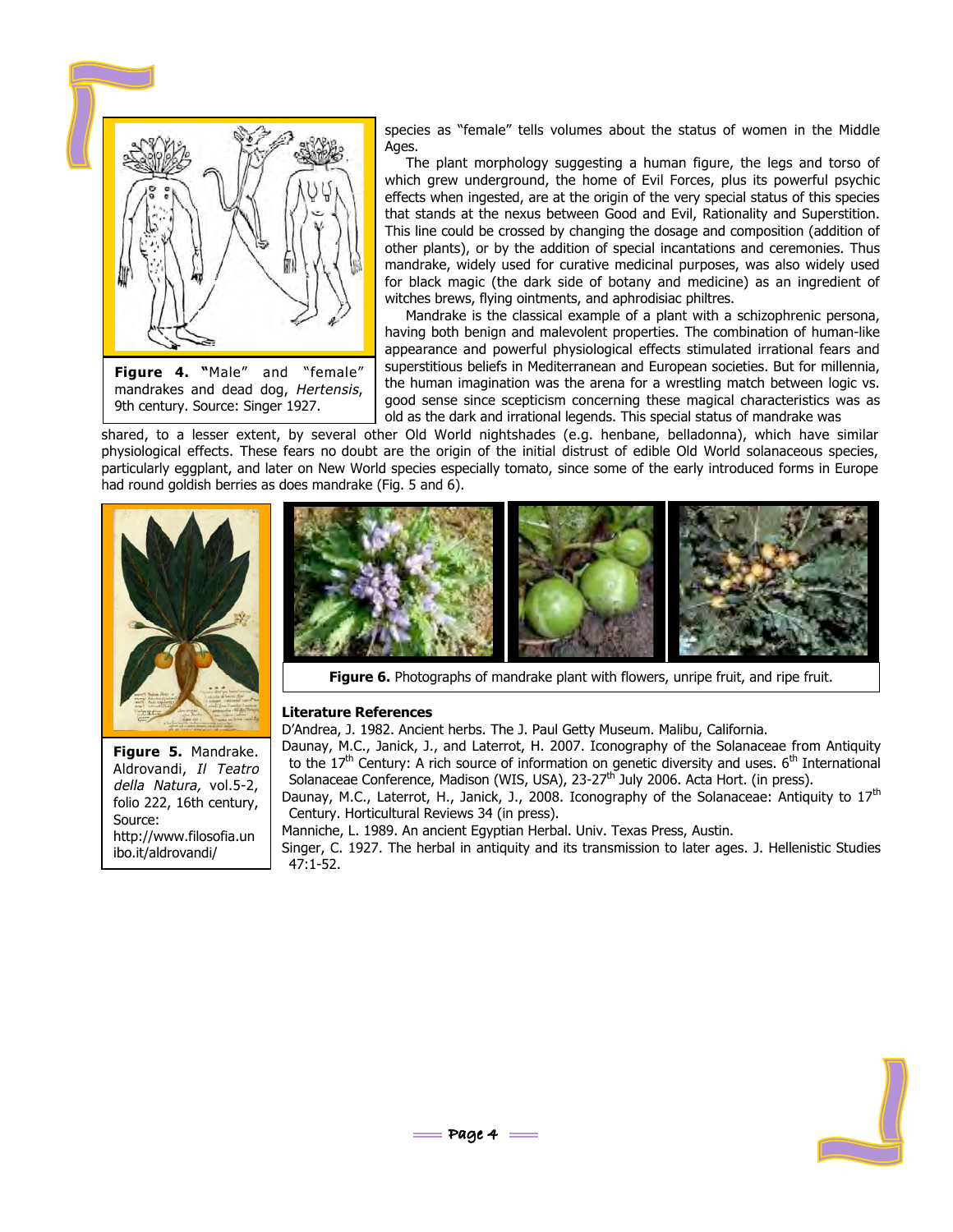## **Tomato Sequencing Updates**

#### **Chromosomes 1, 10, 11 (US)**

Contact: Joyce Van Eck (jv27@cornell.edu)

Two additional BACs have been sent for sequencing since our last report. We also plan to send 1,000 fosmid ends for sequencing to obtain preliminary information on the potential utility of the fosmid library.

In an effort to generate additional sequencing resources, we are doing hybridizations onto the MboI library with various markers. Lists of ten to twenty markers for hybridizations were submitted by sequencing partners from India, the Netherlands, France, Japan, and Spain. MboI hybridization filters were prepared, and the hybridizations are being done in different batches with ten markers being screened per batch. To date, we have sent six different batches of results to each sequencing partner.

Since the last report, the Stack lab at Colorado State University has localized an additional seven BAC clones using fluorescence in situ hybridization (FISH), bringing the total number of clones that we have positioned on tomato chromosomes to eighty-two. The recently positioned BACs include:

| <b>BAC ID</b> |  |  |  |
|---------------|--|--|--|
| LE_HBa0001M12 |  |  |  |
| LE_HBa0241F16 |  |  |  |
| LE_HBa0157F14 |  |  |  |
| LE_HBa0091D14 |  |  |  |
| LE HBa0245E05 |  |  |  |
| LE HBa0168B23 |  |  |  |
| LE_HBa0249E07 |  |  |  |
|               |  |  |  |

The figure below illustrates FISH labeling with three BAC clones on different chromosomes: LE\_HBa0241F16 on chr 3, LE\_HBa0106H06 on chr 2, and LE\_HBa-215P04 on chr 7. The fluorescent signals have been superimposed on the phase image of the SCs to illustrate their positions on the chromosomes.



#### **Chromosome 2 (Korea)**

Contact: Sanghyeob Lee (sol6793@kribb.re.kr)

Currently, we have finished sequencing 109 BACs and twenty are in progress. We are focusing on filling the large gap at the 46 - 70 cM region. We selected new seed BACs and confirmed several newly identified BACs by IL mapping for filling the gap. One problem we encountered is when we read the extended BAC clones, some part was completely identical to the seed BAC clones, but the other part didn't match. We speculated this might be caused by segment duplication. To date, we have four BACs that showed this same problem, and we are trying to solve it. The next four clones showed identity to seed BAC clones.

#### **Chromosome 3 (China)**

Contact: Chuanyou Li (cyli@genetics.ac.cn) Update pending.

#### **Chromosome 4 (UK)**

Contact: Karen McLaren (kb1@sanger.ac.uk) or Helen Beasley (hr1@sanger.ac.uk)

8,910,331 bp of sequence have been generated at the Wellcome Trust Sanger Institute for chr 4 as of April 3, 2007. Of this figure, 8,462,782bp are unique. The sequence has been produced from seventy-eight BACS originating from the LE\_HBa and SL\_MboI libraries. We intend to finish all BACS for chr 4 to HTGS phase 3. Currently, forty-one BACs that correspond to 4,678,895 of sequence have been deposited in the public databases at EMBL/GenBank/DDBJ as phase 3. All other chr 4 BACs with EMBL/GenBank/DDBJ accessions are currently active in our sequencing pipeline at HTGS phases 0 to 2.

With a view to anchoring additional BACs and contigs from the FPC database to chr 4, we have been designing markers for a number of markers from the EXPEN-2000 map that are currently unanchored in the FPC map. A number of PCR hybridizations to filters of the fingerprinted libraries (LE\_HBa & SL MboI) are underway and we will conduct colony PCR verifications to determine if further chromosome markers hybridize to any additional clones and contigs in the FPC.

BAC selection continues as suitable sequencing candidates are identified. The progress of chr 4 can be viewed through the development of the TPF and AGP files that we upload monthly to SGN. The TPF indicates the expected relative positions of the BACs and the AGP provides assembly information.

#### **Chromosome 5 (India)**

#### Contact: Akhilesh Tyagi (akhilesh@genomeindia.org)

The Indian Initiative on Tomato Genome Sequencing is currently working on forty BAC clones from chr 5. Nine BAC clones have reached Phase III level of sequencing, while nineteen and seven BAC clones are at Phase II and Phase I, respectively. Five BAC clones are in either the early phase of sequencing or library preparation. In addition, certain BACs associated with markers shown earlier belonging to chr 5 have now been confirmed on other chromosomes using ILs and/or FISH data. Some of these clones have been sequenced. Extension in the tiling path is slow as several seed BACs have been rendered redundant in the MTP due to the presence of more than one marker in them. Screening for more BACs on new markers is in progress by performing overgo hybridizations on the filters available for the MboI library.

**Page 5**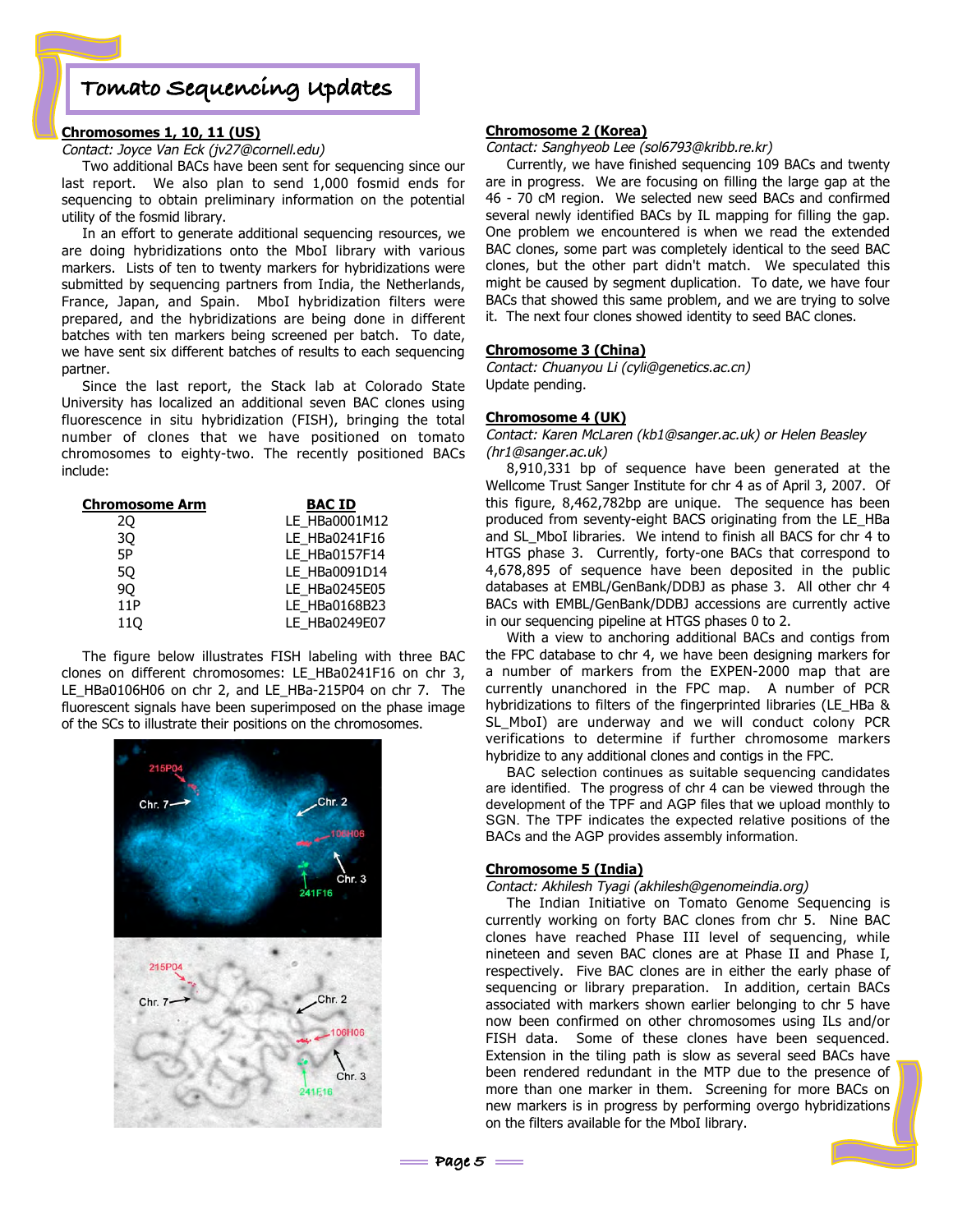#### **Chromosome 6 (The Netherlands)**

Contact: Sander Peters (sander.peters@wur.nl)

BACs H229B01, H309F14, H020O17, H049I02, H059D21, H086B01, H217M17, H222J18, E045F21, E093P23, M059G17, M123O13 have been phase 2 sequenced. BAC H021K07 has been closed. BACs H026E06, H242H19, and E129O21 are currently in the sequence pipeline. Furthermore, twenty-four BACs have entered the finishing pipeline for gap closure. From the Syngenta anchoring initiative, ten candidate BACs have been identified which will be screened by FISH analysis. Additionally, three BACs showing strong hits in the first two overgo screen hybridizations will be analyzed by FISH to verify their chr 6 location.

#### **Chromosome 7 (France)**

#### Contact: Farid Regad (regad@ensat.fr)

Since our last report, fourteen new seed BACs have been validated and five BACs have been finished. Currently, fifty-six BACs are in different sequencing phases and twenty-six finished BACs will be submitted to the SGN repository. Overgo hybridization results provided by Cornell are currently being analyzed in order to identify new seed BACs.

#### **Chromosome 8 (Japan)**

#### Contact: Erika Asamizu (asamizu@kazusa.or.jp)

We finished fifty-six clones to Phase 3 (total non-overlapping length 6,052,565 bp) of which twenty-nine are seed and twentyseven are extended clones. Shotgun sequencing of the selected low-copy BACs is in progress, and we have already generated 300,000 reads producing 200 Mb in length. We have been screening new tomato EST SSR markers on the parent strains of EXPEN-2000. So far, we have identified 500 co-dominant markers by testing 1400 primer pairs. In parallel, we are mapping these new markers using the IL comprised of eighty lines. We were able to obtain six new markers on chr 8 and this work would provide additional seed points for other chromosomes.

#### **Chromosome 9 (Spain)**

Contact: Antonio Granell (agranell@ibmcp.upv.es) As of today, the sequencing of thirty-one BACs for chr 9 has been completed and another eighteen BACs are in progress.

Out of the eighteen BACs, thirteen are in different finishing stages, four are in the sequencing phase (libraries done), and one is in the library construction phase (BAC confirmed, DNA extracted and subcloning in progress).

Extension is still a problem as we have only ordered four new BACs to extend from only two positions. Indeed most of the progress has been the result of the new seed BACs selected in silico by BLASTing new chr 9 markers against the BAC end sequence (BES) database (seven out of the thirteen) and only six corresponded to extension BACs.

Overgo hybridizations conducted by Cornell for a number of chr 9 markers have so far produced three new marker-BACs associations that are pending mapping against IL or FISH. Two new markers were assigned to single BACs that were ordered. A new set of BACs are currently being FISHed by labs of our colleagues Stephen Stack's and Hans de Jong.

The recent release of information from Syngenta to SGN (FPC data) has allowed the identification of nine candidates for new seed BACs, which are distributed throughout chr 9. These BACs are in the same contig as other seed BACs already sequenced by us, and they do not overlap with our sequenced BACs, but must be close.

BACs for new chr 9 markers provided by Syngenta have been selected in eight new positions along the euchromatic regions of chr 9 based on BLAST against BES, and hopefully will provide additional seed BACs. These BACs have also been ordered from Cornell and will be mapped as soon as they are confirmed.

#### **Chromosome 12 (Italy)**

#### Contact: Mara Ercolano (ercolano@unina.it)

Currently, the sequences of ten BACs have been completed and fifty BACs are in different sequencing phases. Three BACs are in phase 3, thirty-five in phase 2 or 1 and an additional twenty-two BACs are in the sequencing pipeline. Italy participated in the workshop on Tomato Finishing and agrees with the sequencing and finishing guidelines discussed. In this way, the finishing phase will be much simpler, and as a result, the release of complete BAC sequences will be more straightforward.

**Announcements**

#### **New Online Resources**

#### **MiBASE and KaFTom update**

- (1) New unigene set in MiBASE. KTU2 (Kazusa Tomato Unigenes 2) containing 43,000 unigenes, built from 280,913 tomato ESTs, is now available in MiBASE (http://www.kazusa.or.jp/jsol/microtom/indexj.html).
- (2) 1942 new High-Throughput cDNA sequences (2268 HTC sequences, total) of Micro-Tom full-length clones will be available in KaFTom (http://www.pgb.kazusa.or.jp/kaftom/) with InterProScan and similarity search results (to Arabidopsis, rice, and tomato BAC sequences) on June 1, 2007.

Contact Kentaro Yano (yanoken@kazusa.or.jp) or Koh Aoki (kaoki@kazusa.or.jp) with questions and requests.

 $=$ Page 6  $=$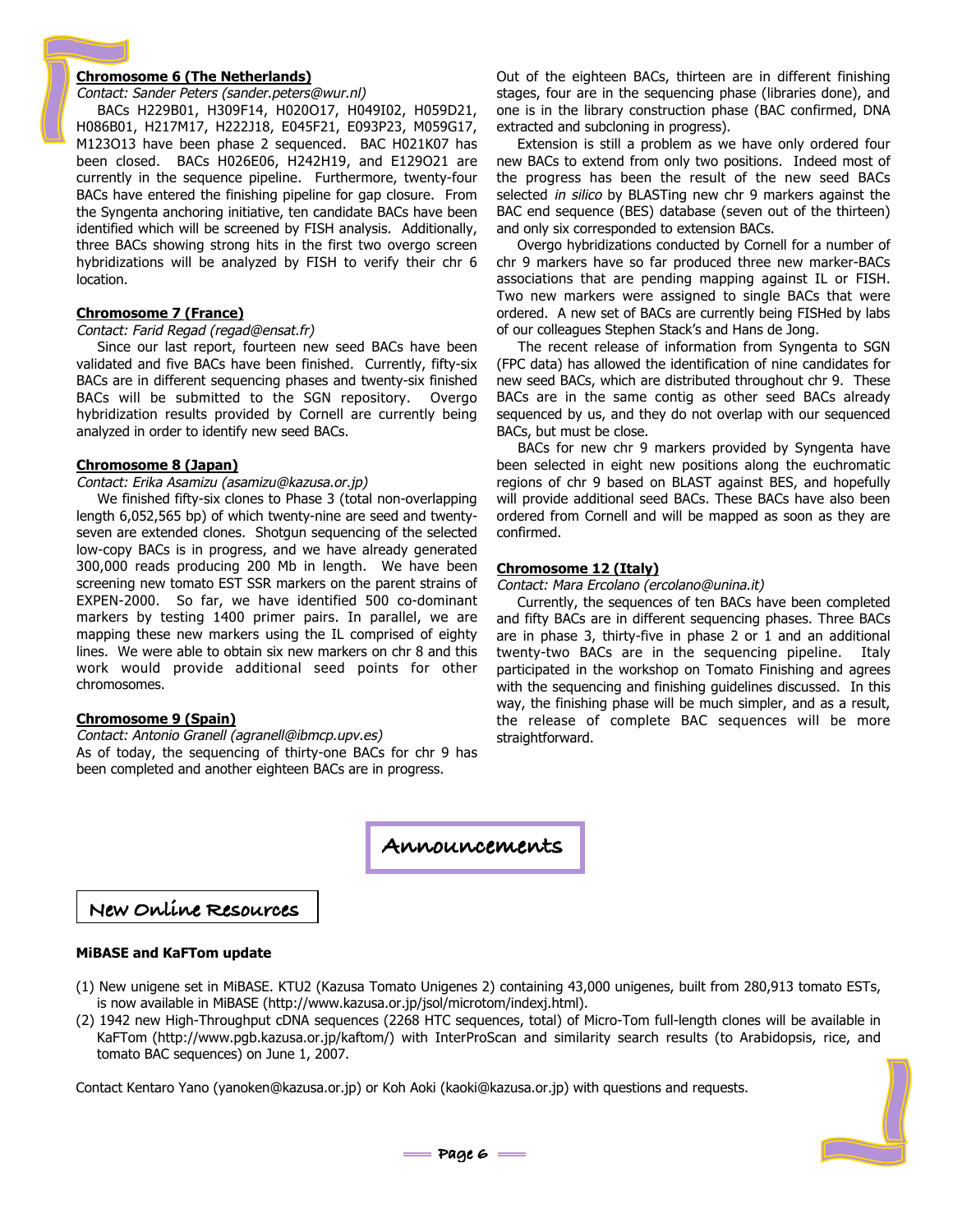

**First International Symposium on Chili Anthracnose Seoul, Korea September 17 - 19, 2007**

http://www.avrdc.org/anthracnose/index.html Contacts: Paul Gniffke at gniffke@avrdc.org and Dae-Geun Oh at daegeun@rda.go.kr





Lycium barbarum

### **Chinese Medicinal Plant --- Lycium barbarum**

#### **by Ying Wang**

Seven Lycium species and three variations have been reported in the flora of China: Lycium chinense, Lycium chinense var. potaninii, Lycium barbarum, Lycium barbarum var. auranticarpum, Lycium dasystemum, Lycium dasystemum var. rubricaulium, Lycium ruthenicum, Lycium truncatum, Lycium yunnanense, Lycium cylindricum. But only Lycium barbarum is listed in the Pharmacopoeia of the People's Republic of China (2005). "Goqi", or wolfberry, is the fruit of Lycium barbarum L., which has been used as traditional Chinese medicine for over 2000 years and was recorded in the ancient Chinese medicinal books, "Shen Nong Ben Cao Jing" and "Ben Cao

Gang Mu". "Goqi" contains beta-carotene, vitamin C, vitamins B<sub>1</sub> and B<sub>2</sub>, polysaccharides, betaine, beta-sitosterol, sesquiterpenoids, tetraterpenoids, etc. Traditionally, it has been known as having the properties of enhancing eyesight, enriching the yin, tonifying the kidney and liver, moistening the lungs, and improving immunity.

The main production areas for Lycium barbarum are Gansu and Ningxia provinces, with a total planting area of 13,000 hectare. Many commercial products have been developed besides the traditional dry fruit, such as Goqi wine, Lycium young leaves, Goqi tea, Goqi beverage, Goqi milk powder, Goqi polysaccharides, and Goqi seed oil. In 2006, the domestic consumption of "Goqi" was more than 30,000 tons, and the export was over 4,500 tons with a market value of over 15 million USD, which ranks fifth in exports of traditional Chinese medicines after ginseng, cinnamon, cordyceps, and pepper.

Lycium barbarum is diploid  $(2n=24)$ , and has a large portion of pericentromeric heterochromatin in the genome, which is similar to the model species in Solanaceae - tomato. However, the genome of Lycium barbarum is about twice the size of tomato. Molecular genetics and genomics of Lycium have been carried out in China for better understanding the heritability of phytochemical contents and the expression and regulation of related genes.

#### **Contact Information**

Ying Wang Wuhan Botanical Garden, Chinese Academy of Sciences Wuhan, China e-mail: yingwang@wbgcas.cn



Dried fruit of L. barbarum



#### **1. Improved Alignment Analyzer and Tree Viewer**

Improved versions of the Alignment Analyzer and the Tree Browser are available. The Alignment Analyzer (Fig. 1) can now calculate alignments on the fly, using the MUSCLE program on the SGN cluster. It also supports zoom levels through clicking, exclusion of sequences, re-aligning any section of the alignment and automatic display of Interpro domains for known sequences. Trees can be calculated from any alignment section on the fly, using the QuickTree program.

The Tree Browser (Fig. 2) now has the capability of showing the alignment next to the tree, and sports a significantly improved user interface.

#### **2. Advanced BLAST**

An advanced BLAST interface has been introduced that allows better control of BLAST options and the submission of long multi-fasta files. The BLAST is run on the SGN cluster. Most of the native BLAST output formats are directly available (m0, m8, etc.).